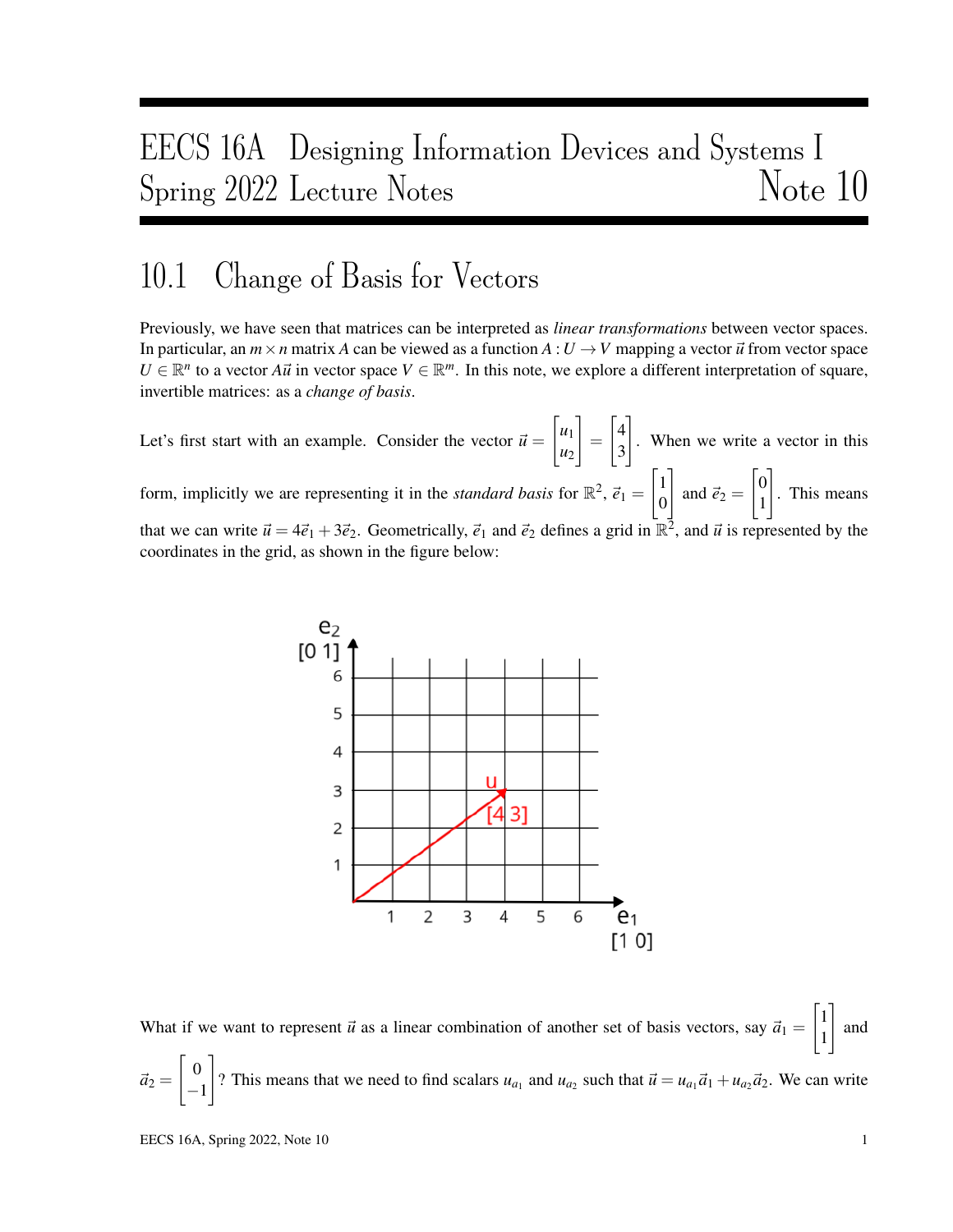this equation in matrix form:

$$
\begin{bmatrix} | & | \\ \vec{a}_1 & \vec{a}_2 \\ | & | \end{bmatrix} \begin{bmatrix} u_{a_1} \\ u_{a_2} \end{bmatrix} = \begin{bmatrix} u_1 \\ u_2 \end{bmatrix}
$$

$$
\begin{bmatrix} 1 & 0 \\ 1 & -1 \end{bmatrix} \begin{bmatrix} u_{a_1} \\ u_{a_2} \end{bmatrix} = \begin{bmatrix} 4 \\ 3 \end{bmatrix}
$$

Thus we can find  $u_{a_1}$  and  $u_{a_2}$  by solving a system of linear equations. Since the inverse of  $\begin{bmatrix} 1 & 0 \\ 1 & -1 \end{bmatrix}$ 1 −1 1 is  $\begin{bmatrix} 1 & 0 \end{bmatrix}$ 1 −1 1 , we get  $u_{a_1} = 4$  and  $u_{a_2} = 1$ . Then we can write  $\vec{u}$  as  $4\vec{a}_1 + \vec{a}_2$ . Geometrically,  $\vec{a}_1$  and  $\vec{a}_2$  defines a

skewed grid from which the new coordinates are computed.



From this example, we can see that the same vector  $\vec{u}$  can be represented in multiple ways! In the standard basis  $\vec{e}_1$ ,  $\vec{e}_2$ , the coordinates for  $\vec{u}$  are 4,3. In the skewed basis  $\vec{a}_1$ ,  $\vec{a}_2$ , the coordinates for  $\vec{u}$  are 4,1. It's the same vector geometrically, but with different coordinates.

In general, suppose we are given a vector  $\vec{u} \in \mathbb{R}^n$  in the standard basis and want to change to a different basis with linearly independent basis vectors  $\vec{a}_1, \dots, \vec{a}_n$ . If we denote the vector in the new basis as  $\vec{u}_a =$  $\sqrt{ }$   $u_{a_1}$ . . . *uan* 1  $\Bigg\}$ ,

we solve the following equation  $A\vec{u}_a = \vec{u}$ , where *A* is the matrix  $\begin{bmatrix} \vec{a}_1 & \cdots & \vec{a}_n \end{bmatrix}$ . Therefore the change of basis is given by:

$$
\vec{u}_a = A^{-1}\vec{u}
$$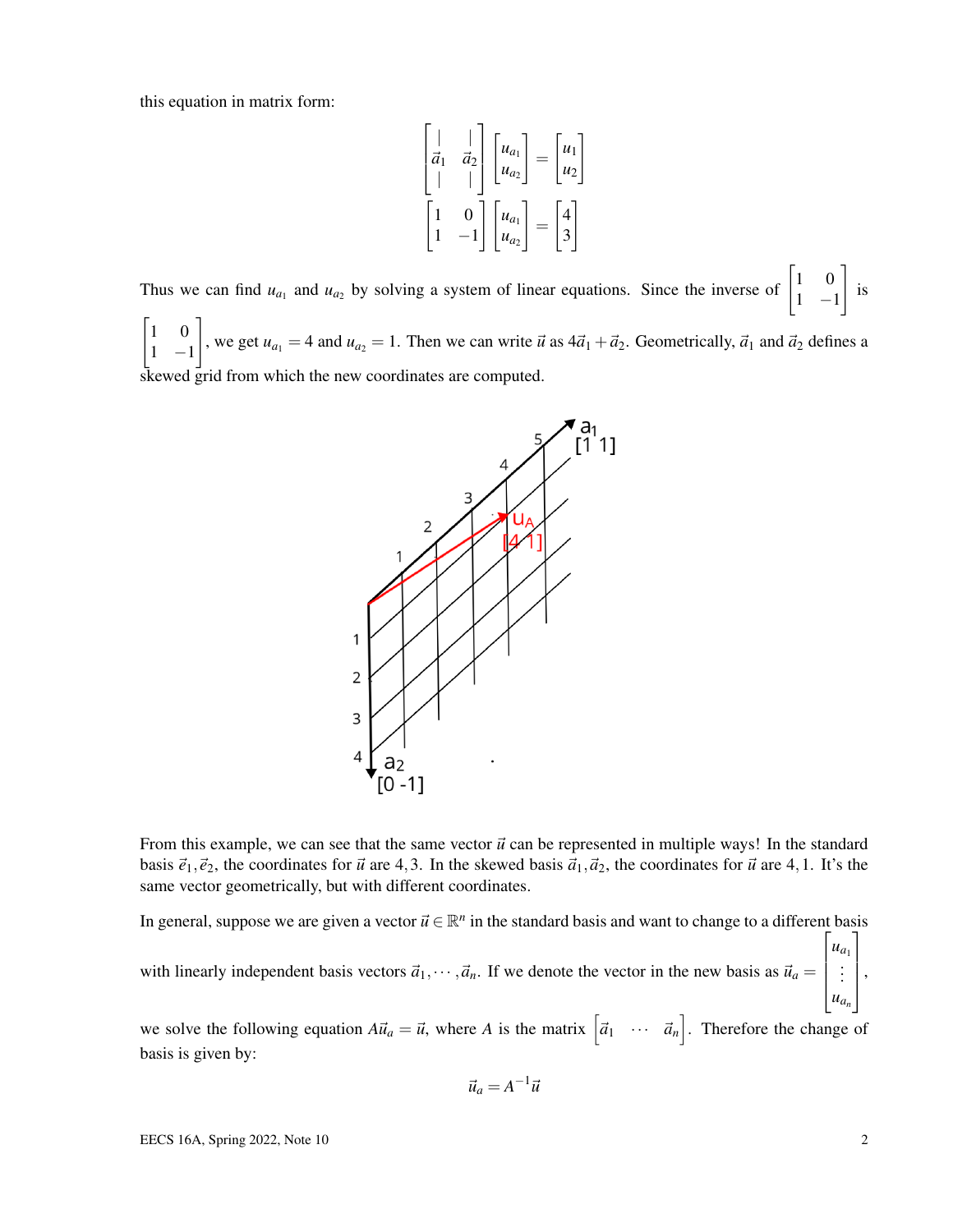If we already have a vector  $\vec{u}_a$  in the basis  $\vec{a}_1,\cdots,\vec{a}_n$ , how do we change it back to a vector  $\vec{u}$  in the standard basis? We can reverse the change of basis transformation, thus  $\vec{u} = A \vec{u}_a$ .

Pictorially, the relationship between any two bases and the standard basis is given by:

Basis 
$$
\vec{a}_1, \dots, \vec{a}_n \xrightarrow[A]{A}
$$
 Standard Basis  $\xrightarrow[B]{B^{-1}}$  Basis  $\vec{b}_1, \dots, \vec{b}_n$ 

For example, consider a vector in the basis of  $\vec{a}_1, \dots, \vec{a}_n$ :

$$
\vec{u} = u_{a_1}\vec{a}_1 + \cdots + u_{a_n}\vec{a}_n = A\vec{u}_a
$$

Suppose we would like to represent it as a linear combination of different basis vectors  $\vec{b}_1,\cdots,\vec{b}_n$ . In other words, we'd like to write it as:

$$
\vec{u} = u_{b_1}\vec{b}_1 + \cdots + u_{b_n}\vec{b}_n = B\vec{u}_b
$$

Setting these equal gives the following relationship:

$$
B\vec{u}_b = u_{b_1}\vec{b}_1 + \dots + u_{b_n}\vec{b}_n = \vec{u} = u_{a_1}\vec{a}_1 + \dots + u_{a_n}\vec{a}_n = A\vec{u}_a
$$
  

$$
B\vec{u}_b = A\vec{u}_a
$$
  

$$
\vec{u}_b = B^{-1}A\vec{u}_a
$$

Thus the change of basis transformation from basis  $\vec{a}_1,\dots,\vec{a}_n$  to basis  $\vec{b}_1,\dots,\vec{b}_n$  is given by  $B^{-1}A$ .

# 10.2 Change of Basis for Linear Transformations

Now that we know how to change the basis of vectors, let's shift our attention to linear transformations. We will answer these questions in this section: how do we change the basis of linear transformations and what does this mean? First let's review linear transformations. Suppose we have a linear transformation *T* represented by a  $n \times n$  matrix that transforms  $\vec{u} \in \mathbb{R}^n$  to  $v \in \mathbb{R}^n$ :

$$
\vec{v}=T\vec{u}
$$

Although *T* is represented by a matrix, we can think of it as a geometric transformation on vectors. Implicit in this representation is the choice of a coordinate system. Unless stated otherwise, we always assume that vectors lie in the coordinate system defined by the standard basis vectors  $\vec{e}_1, \vec{e}_2, \ldots, \vec{e}_n$ .

But what if our vectors represented in a different basis? Suppose we have basis vectors  $\vec{a}_1, \dots, \vec{a}_n \in \mathbb{R}^n$ , and the vectors  $\vec{u}$ ,  $\vec{v}$  above are represented in this basis:

$$
\vec{u} = u_{a_1}\vec{a}_1 + \dots + u_{a_n}\vec{a}_n
$$
  

$$
\vec{v} = v_{a_1}\vec{a}_1 + \dots + v_{a_n}\vec{a}_n
$$

Can we also represent the transformation *T* above, such that  $\vec{v}_a = T_a \vec{u}_a$ ? Let's start by defining the matrix *A*:

$$
A = \begin{bmatrix} | & & | \\ \vec{a}_1 & \cdots & \vec{a}_n \\ | & & | \end{bmatrix}
$$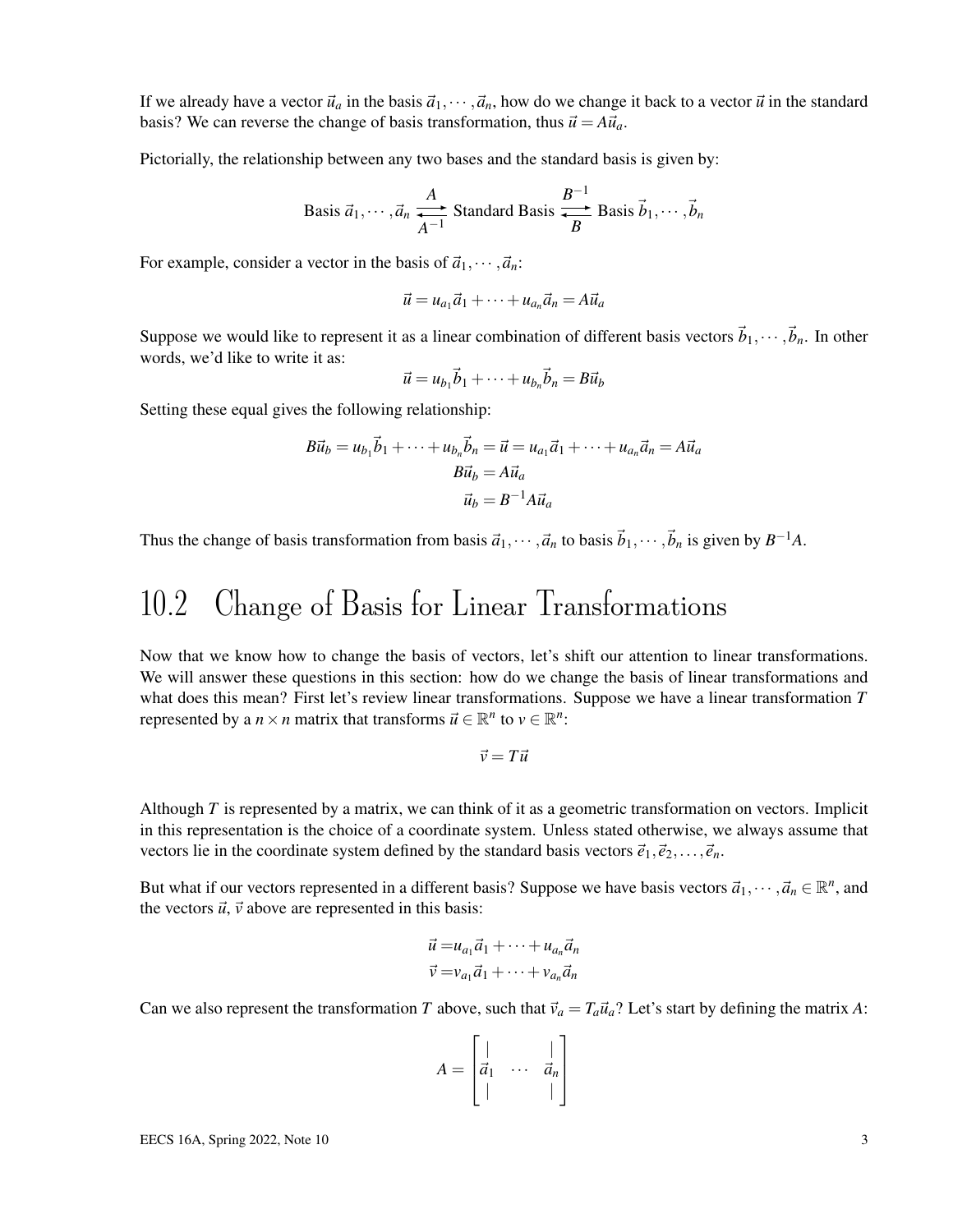Since our vectors  $\vec{u}$  and  $\vec{v}$  are linear combinations of the basis vectors we can write them as  $\vec{u} = A\vec{u}_a$  and  $\vec{v} = A\vec{v}_a$ . This is exactly the formula defined in the previous section to change a vector back to the standard basis! Now, starting with our transformation *T* in the standard basis, we can plug in these relationships:

$$
T\vec{u} = \vec{v}
$$

$$
TA\vec{u}_a = A\vec{v}_a
$$

$$
A^{-1}TA\vec{u}_a = \vec{v}_a
$$

By pattern matching, we see that if we set  $T_a = A^{-1}TA$ , we get our desired relationship,  $T_a\vec{u}_a = \vec{v}_a$ .

The correspondences stated above are all represented in the following diagram:



For example, there are two ways to get from  $\vec{u}_a$  to  $\vec{v}_a$ . First is the transformation  $T_a$ . Second, we can trace out the longer path, applying transformations  $A$ ,  $T$  and  $A^{-1}$  in order. This is represented in matrix form as  $T_a = A^{-1}TA$  (Recall that matrices act from right to left: the closest matrix to the vector will be applied first.)

By the same logic, we can go in the reverse direction:  $T = AT_aA^{-1}$ . Let's look at whats happing at each step. First,  $A^{-1}$  transforms a vector in the standard basis into the *A* basis. Then,  $T_a$  then acts on it, returning a new vector which also in the *A* basis. Finally, multiplying by *A* returns a weighted sum of the columns of *A*, in other words, transforming the vector back into the original standard basis.

# 10.3 A Diagonalizing Basis

We just saw that transformations are different in different bases. Is there a special basis under which a transformation attains a particularly nice form? Making our transformation into a diagonal matrix is very useful since diagonal matrices are easily invertible, they can be raised to high powers without a lot of computation, and multiplication between diagonal matrices is commutative.

Suppose that we choose our basis vectors  $\vec{a}_1, \dots, \vec{a}_n$  to be the eigenvectors of the transformation matrix *T*, which have associated eigenvalues  $\lambda_1, \dots, \lambda_n$ . What does *T* $\vec{u}$  look like now? Recall that  $\vec{u}$  can be written in the new basis:  $u_{a_1}\vec{a}_1 + \cdots + u_{a_n}\vec{a}_n$ .

$$
T\vec{u} = T(u_{a_1}\vec{a}_1 + \dots + u_{a_n}\vec{a}_n)
$$
  
=  $u_{a_1}T\vec{a}_1 + \dots + u_{a_n}T\vec{a}_n$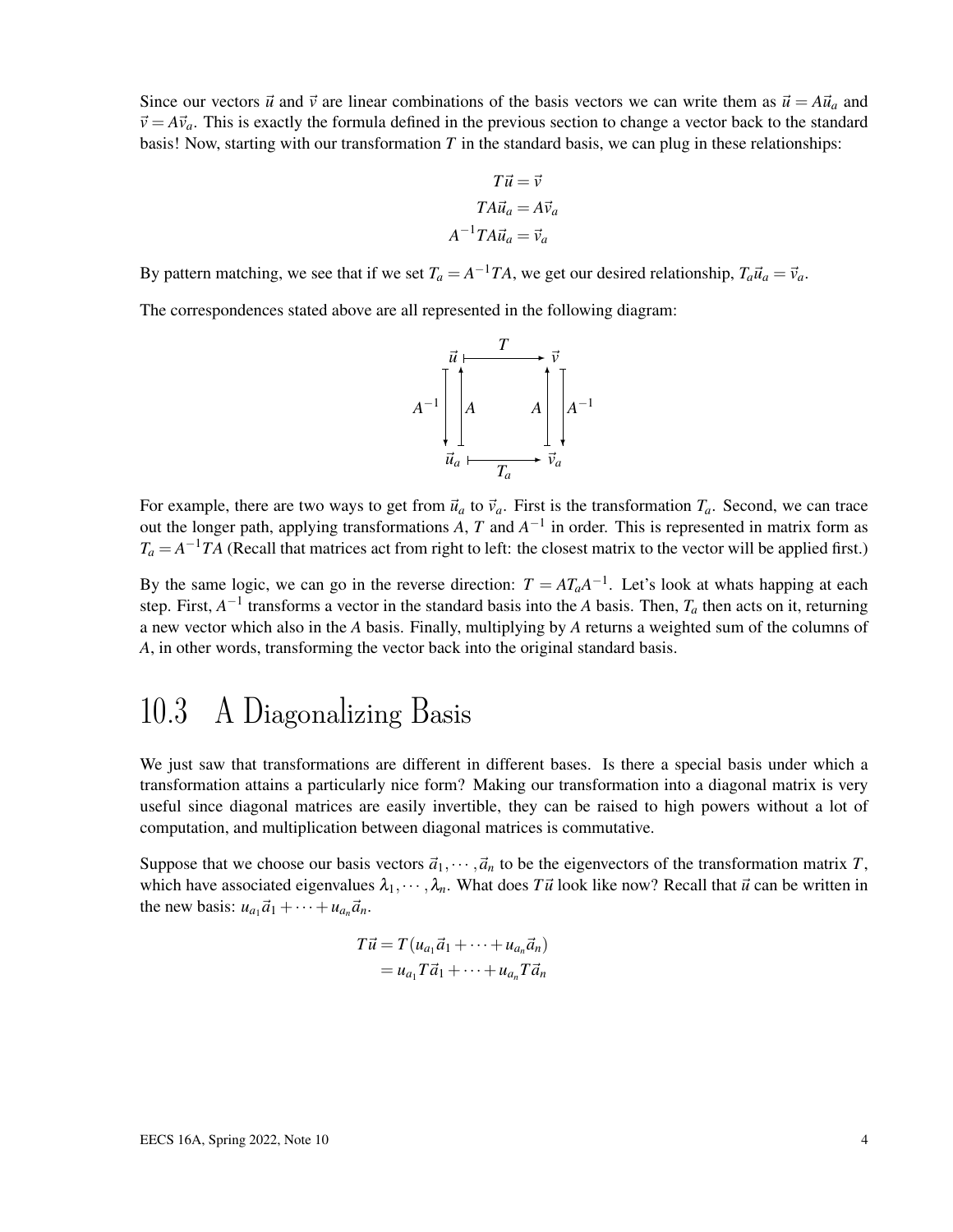By the definition of eigenvectors and eigenvalues:

$$
= u_{a_1} \lambda_1 \vec{a}_1 + \cdots + u_{a_n} \lambda_n \vec{a}_n
$$
  
\n
$$
= \begin{bmatrix} | & \cdots & | \\ \vec{a}_1 & \cdots & \vec{a}_n \\ | & \cdots & | \end{bmatrix} \begin{bmatrix} \lambda_1 \\ \ddots \\ \vdots \\ \lambda_n \end{bmatrix} \begin{bmatrix} u_{a_1} \\ \vdots \\ u_{a_n} \end{bmatrix}
$$
  
\n
$$
= AD\vec{u}_a
$$
  
\n
$$
= ADA^{-1}\vec{u},
$$

where *D* is the diagonal matrix of eigenvalues and *A* is a matrix with the corresponding eigenvectors as its columns. Thus we have shown that in an eigenvector basis,  $T = ADA^{-1}$ . In particular,  $T_a$ , the counterpart of *T* in the eigenvector basis, is a diagonal matrix.

How is transforming *T* into a diagonal matrix useful? Say we want apply our transformation *T* many times. We might be interested in calculating  $T<sup>k</sup>$  where  $k$  could be quite large. Although you could do this calculation with repeated matrix multiplication, it would quite tedious and even with a computer is slow for large matrices.

However, we just showed that we can write  $T = ADA^{-1}$  where *D* is diagonal. Consider raising this to the power of *k*:

$$
T^k = (ADA^{-1})^k
$$

We can expand this out *k* times and then regroup the terms:

$$
T^{k} = (ADA^{-1})(ADA^{-1}) \dots (ADA^{-1})(ADA^{-1})
$$
  
=  $AD(A^{-1}A)D(A^{-1} \dots A)D(A^{-1}A)DA^{-1}$   
=  $AD(I)D(I \dots)D(I)DA^{-1}$   
=  $ADD \dots DDA^{-1}$   
=  $AD^{k}A^{-1}$ 

To raise a diagonal matrix to a power, one can raise each element to that power (try proving this to yourself by writing out the multiplication element by element). This is a much simpler calculation that repeatedly doing the full matrix multiplication! In addition, this formulation better allows us to write equations describing how the transformation changes with *k* – having equations will help us better understand and design systems.

#### 10.4 Diagonalization

Under what circumstances is a matrix diagonalizable? A  $n \times n$  matrix T is diagonalizable if it has n linearly independent eigenvectors. If it has *n* linearly independent eigenvectors  $\vec{a}_1,\cdots,\vec{a}_n$  with eigenvalues  $\lambda_1, \cdots, \lambda_n$ , then we can write:

$$
T = ADA^{-1}
$$

Where  $A = \begin{bmatrix} \vec{a}_1 & \cdots & \vec{a}_n \end{bmatrix}$  and *D* is a diagonal matrix of eigenvalues. Note that the eigenvalues must be arranged to match the arrangement of eignevectors in  $A$ . For example, the eigenvalue associated with  $\vec{a}_1$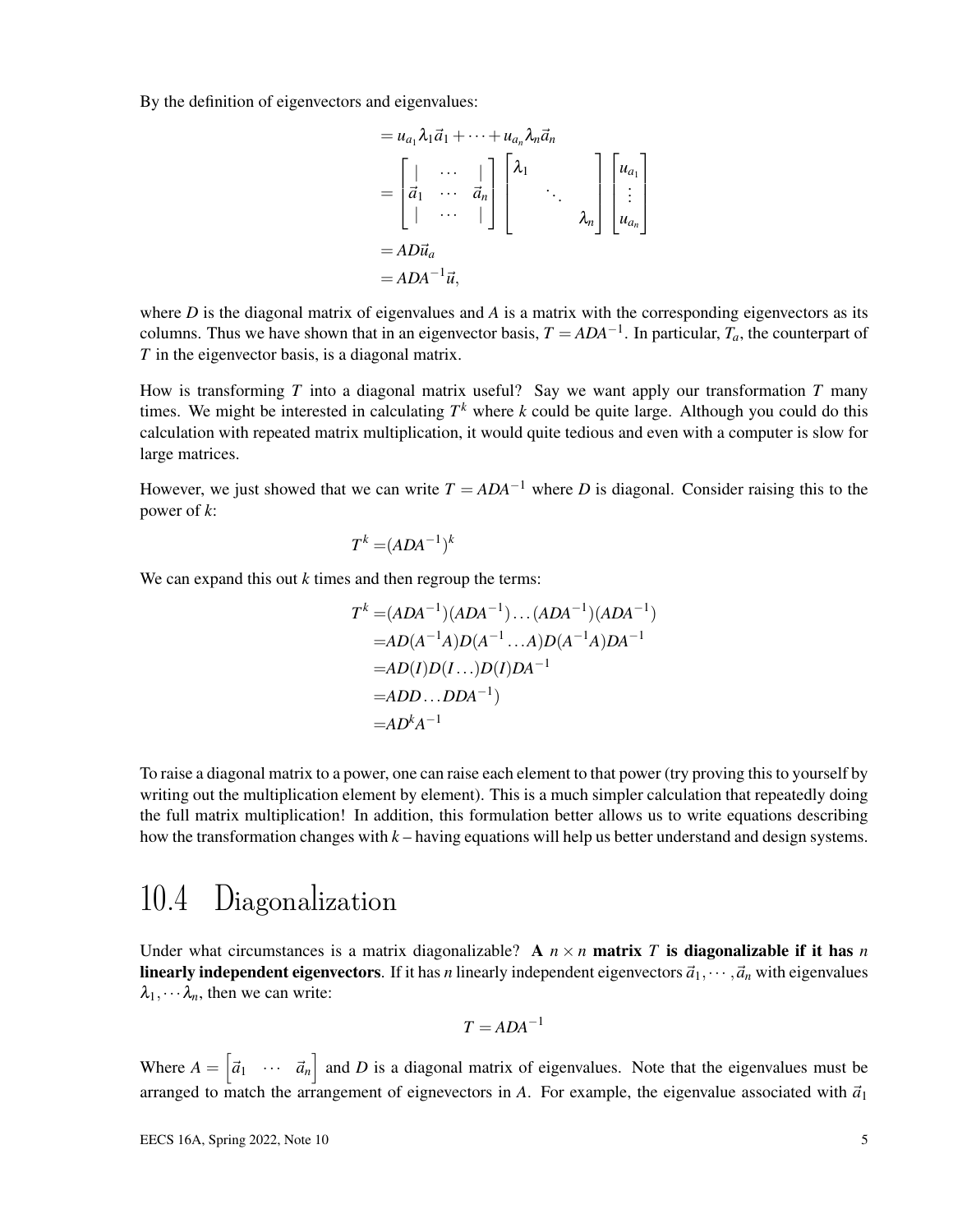should be in the first column on *D*, the eigenvalue associated with  $\vec{a}_2$  should be in the second column on *D*, and so on.

**Example 10.1** (A matrix that is not diagonalizable): Let  $T =$  $\begin{bmatrix} 1 & 0 \\ -1 & 1 \end{bmatrix}$ . To find the eigenvalues, we solve the equation:

$$
det(T - \lambda I) = 0
$$

$$
(1 - \lambda)^2 = 0
$$

$$
\lambda = 1
$$

The eigenvector corresponding to  $\lambda = 1$  is  $\vec{a} =$  $\lceil 0$ 1 1 . Since this matrix only has 1 eigenvector but exists in  $\mathbb{R}^{2\times 2}$ , it is not diagonalizable.

Example 10.2 (Diagonalization of a  $3 \times 3$  matrix):

$$
T = \begin{bmatrix} 3 & 2 & 4 \\ 2 & 0 & 2 \\ 4 & 2 & 3 \end{bmatrix}
$$

To find the eigenvalues, we solve the equation:

$$
\det(T - \lambda I) = 0
$$

$$
\lambda^3 - 6\lambda^2 - 15\lambda - 8 = 0
$$

$$
(\lambda - 8)(\lambda + 1)^2 = 0
$$

$$
\lambda = -1, 8
$$

If  $\lambda = -1$ , we need to find  $\vec{a}$  such that:

$$
(T - (-1)I)\vec{a} = 0 \implies \begin{bmatrix} 4 & 2 & 4 \\ 2 & 1 & 2 \\ 4 & 2 & 4 \end{bmatrix} \vec{a} = 0 \implies \begin{bmatrix} 2 & 1 & 2 \\ 0 & 0 & 0 \\ 0 & 0 & 0 \end{bmatrix} \vec{a} = 0
$$

Thus the dimension of the nullspace of  $T - (-1)I$  is 2, and we can find two linearly independent vectors in this basis:

$$
\vec{a}_1 = \begin{bmatrix} 1 \\ 0 \\ -1 \end{bmatrix} \quad \vec{a}_2 = \begin{bmatrix} 1 \\ -2 \\ 0 \end{bmatrix}
$$

If  $\lambda = 8$ , we need to find  $\vec{a}$  such that:

$$
(T - (8)I)\vec{a} = 0 \implies \begin{bmatrix} -5 & 2 & 4 \\ 2 & -8 & 2 \\ 4 & 2 & -5 \end{bmatrix} \vec{a} = 0 \implies \begin{bmatrix} 1 & 0 & -1 \\ 0 & 2 & -1 \\ 0 & 0 & 0 \end{bmatrix} \vec{a} = 0
$$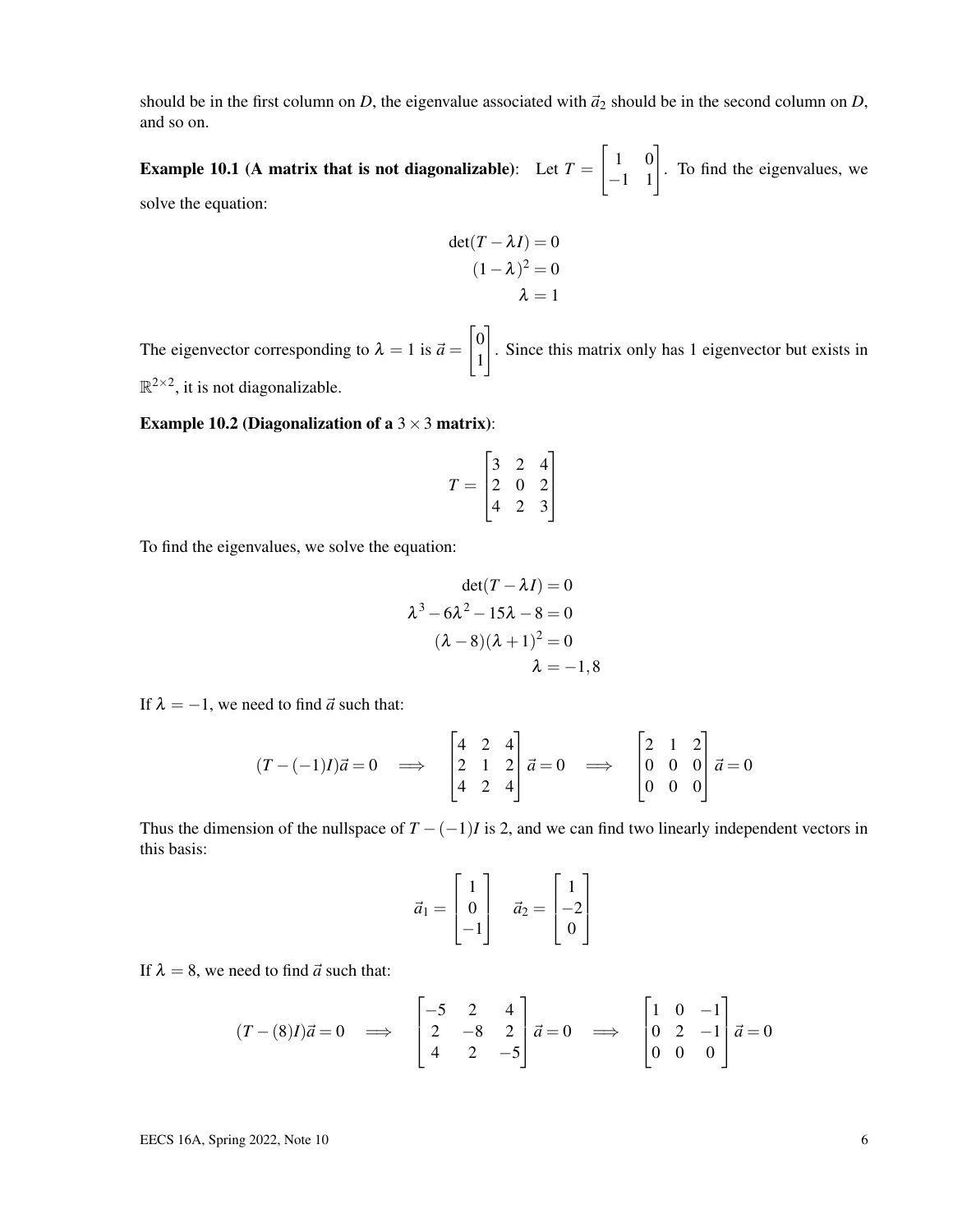Thus the dimension of the nullspace of  $T - (8)I$  is 1, and we find the vector in the nullspace:

$$
\vec{a}_3 = \begin{bmatrix} 2 \\ 1 \\ 2 \end{bmatrix}
$$

Now we define:

$$
A = \begin{bmatrix} 1 & 1 & 2 \\ 0 & -2 & 1 \\ -1 & 0 & 2 \end{bmatrix} \quad D = \begin{bmatrix} -1 & 0 & 0 \\ 0 & -1 & 0 \\ 0 & 0 & 8 \end{bmatrix} \quad A^{-1} = \frac{1}{9} \begin{bmatrix} 4 & 2 & -5 \\ 1 & -4 & 1 \\ 2 & 1 & 2 \end{bmatrix}
$$

Then *T* can be diagonalized as  $T = ADA^{-1}$ .

Additional Resources For more on diagonalization, read *Strang* pages 304 - 309. In *Schuam's*, read pages 299 - 301 and try Problems 9.9 to 9.21, and 9.45 to 9.51.

# 10.5 A Proof with Diagonalization

Not only can diagonalization help us raise matrices to powers, it can also help us understand some underlying properties of matrices. In this example, we use diagonalization to understand when matrices are commutative.

#### Show that if two  $n \times n$  diagonalizable matrices A and B have the same eigenvectors, then their matrix multiplication is commutative (i.e.  $AB = BA$ )

Let  $\vec{v}_1,\ldots,\vec{v}_n$  be the eigenvectors of *A* and *B*, and  $P = [\vec{v}_1,\ldots,\vec{v}_n]$  be a matrix constructed from the eigenvectors of *A* and *B*. Also let  $\lambda_{a1}, \ldots, \lambda_{an}$  be the eigenvalues of *A*, and  $\lambda_{b1}, \ldots, \lambda_{bn}$  be the eigenvalues of *B*.

Using diagonalization, we can decompose *A* and *B* such that  $A = PD_AP^{-1}$  and  $B = PD_BP^{-1}$ , where  $D_A$  is the diagonal matrix of  $A$ , and  $D_B$  is the diagonal matrix of  $B$ :

$$
D_A = \begin{bmatrix} \lambda_{a1} & & \\ & \ddots & \\ & & \lambda_{an} \end{bmatrix} \qquad D_B = \begin{bmatrix} \lambda_{b1} & & \\ & \ddots & \\ & & \lambda_{bn} \end{bmatrix}
$$

Now we can write

$$
AB = (PD_A P^{-1})(PD_B P^{-1})
$$
  
=  $PD_A(P^{-1}P)D_B P^{-1}$   
=  $PD_A(I)D_B P^{-1}$   
=  $PD_A D_B P^{-1}$ 

Because  $D_A$  and  $D_B$  are both diagonal matrices,  $D_A D_B = D_B D_A$ . To see why this is the case, let's look at it element by element: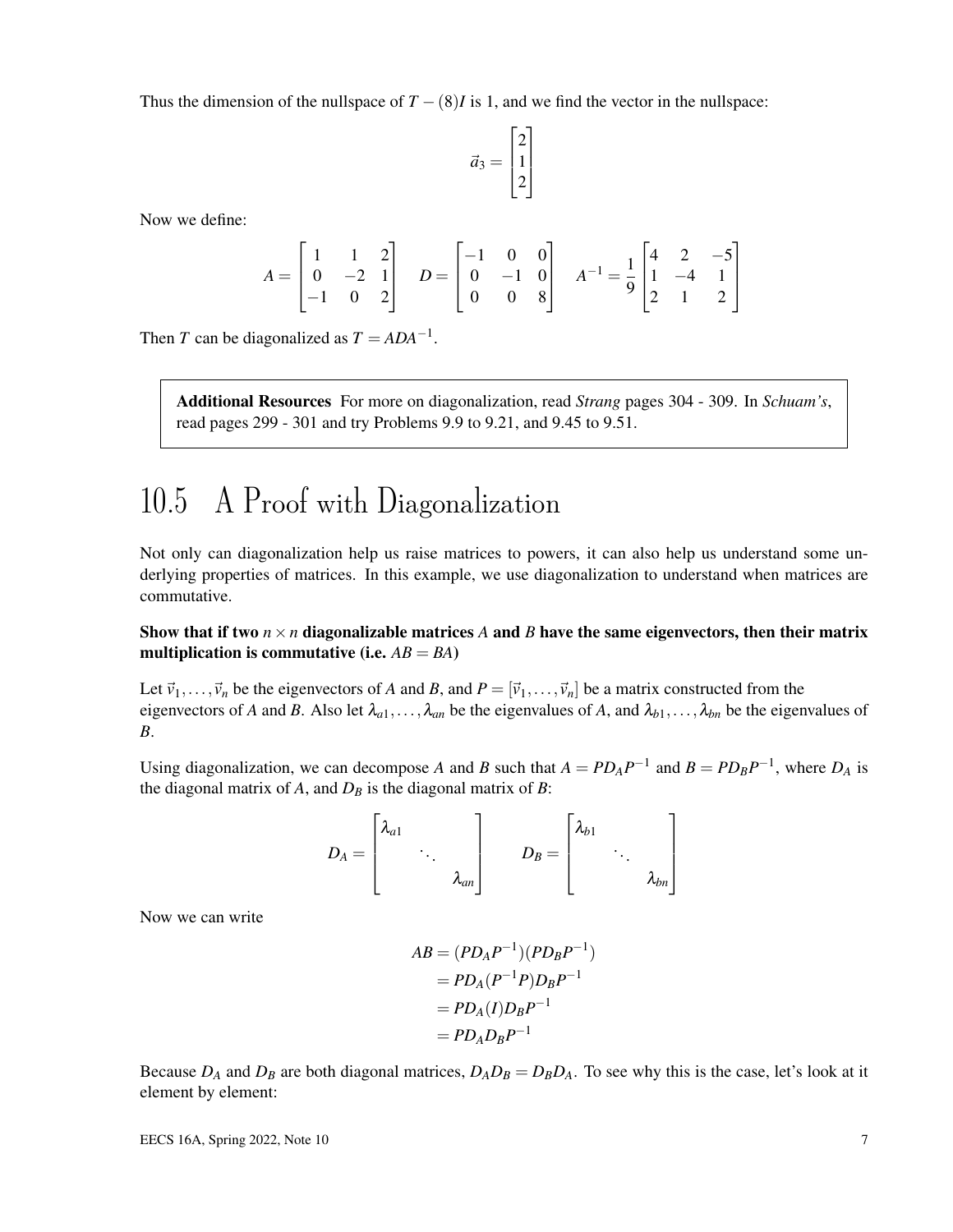$$
D_A D_B = \begin{bmatrix} \lambda_{a1} & & \\ & \ddots & \\ & & \lambda_{an} \end{bmatrix} \begin{bmatrix} \lambda_{b1} & & \\ & \ddots & \\ & & \lambda_{bn} \end{bmatrix}
$$
 (1)

$$
\ddots \lambda_{an} \lambda_{bn}
$$
 (2)

$$
=\begin{bmatrix}\lambda_{b1}\lambda_{a1} & & \\ & \ddots & \\ & & \lambda_{bn}\lambda_{an}\end{bmatrix} \tag{3}
$$

$$
= \begin{bmatrix} \lambda_{b1} & \cdots & \cdots \end{bmatrix} \begin{bmatrix} \lambda_{a1} & \cdots & \cdots \\ \ddots & \ddots & \ddots \\ \ddots & \lambda_{bn} \end{bmatrix} = D_B D_A \tag{4}
$$

Thus:

$$
PD_A D_B P^{-1} = PD_B D_A P^{-1}
$$
  
=  $PD_B ID_A P^{-1}$   
=  $(PD_B P^{-1})(PD_A P^{-1})$   
= BA

We've now shown that *A* and *B* are commutative if they have the same eigenvectors. We can use this to design matrices that commute!

# 10.6 Practice Problems

These practice problems are also available in an interactive form on the course website (http://inst.eecs.berkeley.edu/~ee16a/sp19/hw-practice/).

=

 $\mathbf{r}$ 

1. If 
$$
\vec{v} = \begin{bmatrix} 1 \\ 2 \\ 3 \end{bmatrix}
$$
 is in the standard basis, what is  $\vec{v}$  in the basis of  $\vec{a}_1 = \begin{bmatrix} 1 \\ 0 \\ 1 \end{bmatrix}$ ,  $\vec{a}_2 = \begin{bmatrix} 0 \\ 1 \\ 0 \end{bmatrix}$ ,  $\vec{a}_3 = \begin{bmatrix} 1 \\ 1 \\ 0 \end{bmatrix}$ ?

- 2. True or False:  $A$  3  $\times$  3 matrix with the following eigenvectors is diagonalizable:
- 3. Which of the following matrices is equivalent to  $\begin{bmatrix} 1 & 0 \\ 0 & 5 & 0 \end{bmatrix}$ 0.5 0.5  $\overline{1}^k$ ?

 $\sqrt{ }$ 

1

 $\sqrt{ }$ 

1

 $\sqrt{ }$ 

1

 $\vert \cdot$ 

 $\vert$ 0 1  $\boldsymbol{0}$ 

 $\vert \cdot$ 

 $\vert \cdot$